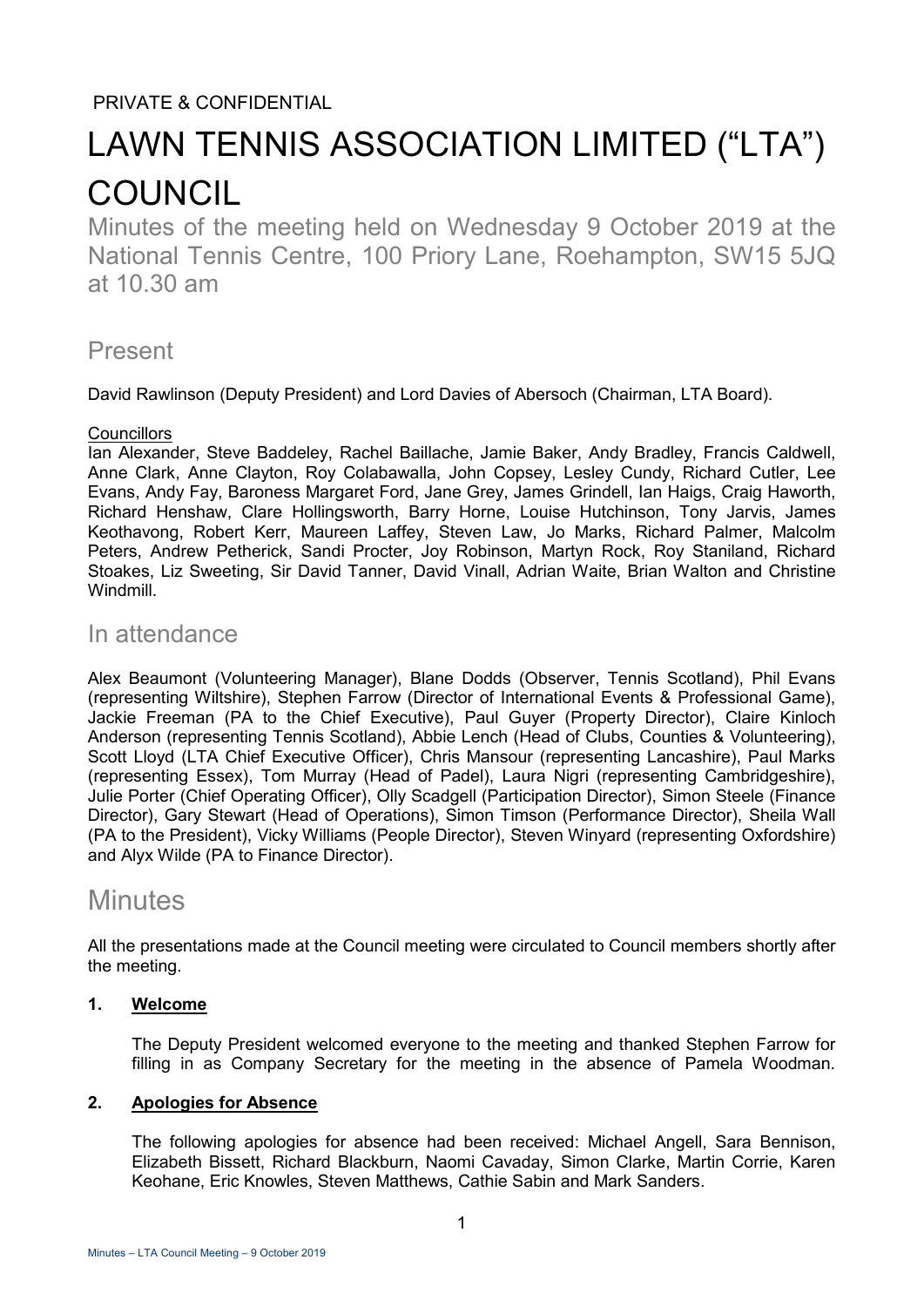## **3. Declarations of Interest**

Members of Council were asked to declare an interest as appropriate when a relevant item was discussed.

#### **4. Minutes of Meeting held on Thursday 16 May 2019**

David Rawlinson said that at the May meeting he had thanked Stephen Farrow on behalf of Council for the work he had done as Company Secretary over the last few years. Subject to this addition, the minutes of the meeting held on Thursday 16 May 2019 were agreed as a correct record.

#### **6. Matters Arising**

There were no matters arising which were not covered by the agenda.

# **7. Deputy President's Report**

The Deputy President's Report had been included in the Council pack and was taken as read. David Rawlinson added that nominations for 2019 Meritorious Service Awards were due by 15 December; a nomination form and criteria for the awards would be circulated to Council following the meeting.

#### **8. LTA Chairman's Report**

The Chairman's report had been included in the Council pack and was taken as read. In answer to a question from Anne Clark, Stephen Farrow confirmed that the LTA was aware of the need for viewers to understand where and when they could watch tennis live on television, given the recent changes in broadcast partners for the ATP and the WTA (from 2020) in the UK, and would do what it could to help support that.

# **9. LTA Chief Executive's Update**

The Chief Executive's business update was included in the Council pack and was taken as read.

Scott Lloyd took Council members through the current Business Dashboard. A number of questions were raised covering Middle Sunday Opened Up (and the possibility of scaling it up to national level), the target for disability participation, the decision to downgrade Edgbaston from a Premier to an International level event (which would now provide greater opportunities for British women players in that week) and how Padel could innovate the way tennis is presented and open it up to a wider audience.

# **10. County Association Branding and Strategic Plans**

Abbie Lench provided an update on the status for each County and Island Association in relation to rebranding, safeguarding training and the County Plan. She encouraged those Counties who had not yet rebranded to get in touch to seek assistance with creating a new logo and said it would be helpful for all associations to be up to speed in these areas by the end of the year.

# **11. LTA Venue Registration**

Olly Scadgell provided an overview of the approach taken and outlined the new venue registration model and proposition. This had been a TDC led project and he thanked Adrian Waite (Workstream Chair), Roy Colabawalla, Steven Law and David Vinall for their valuable input. Council members discussed the proposal (principles, packages and price points)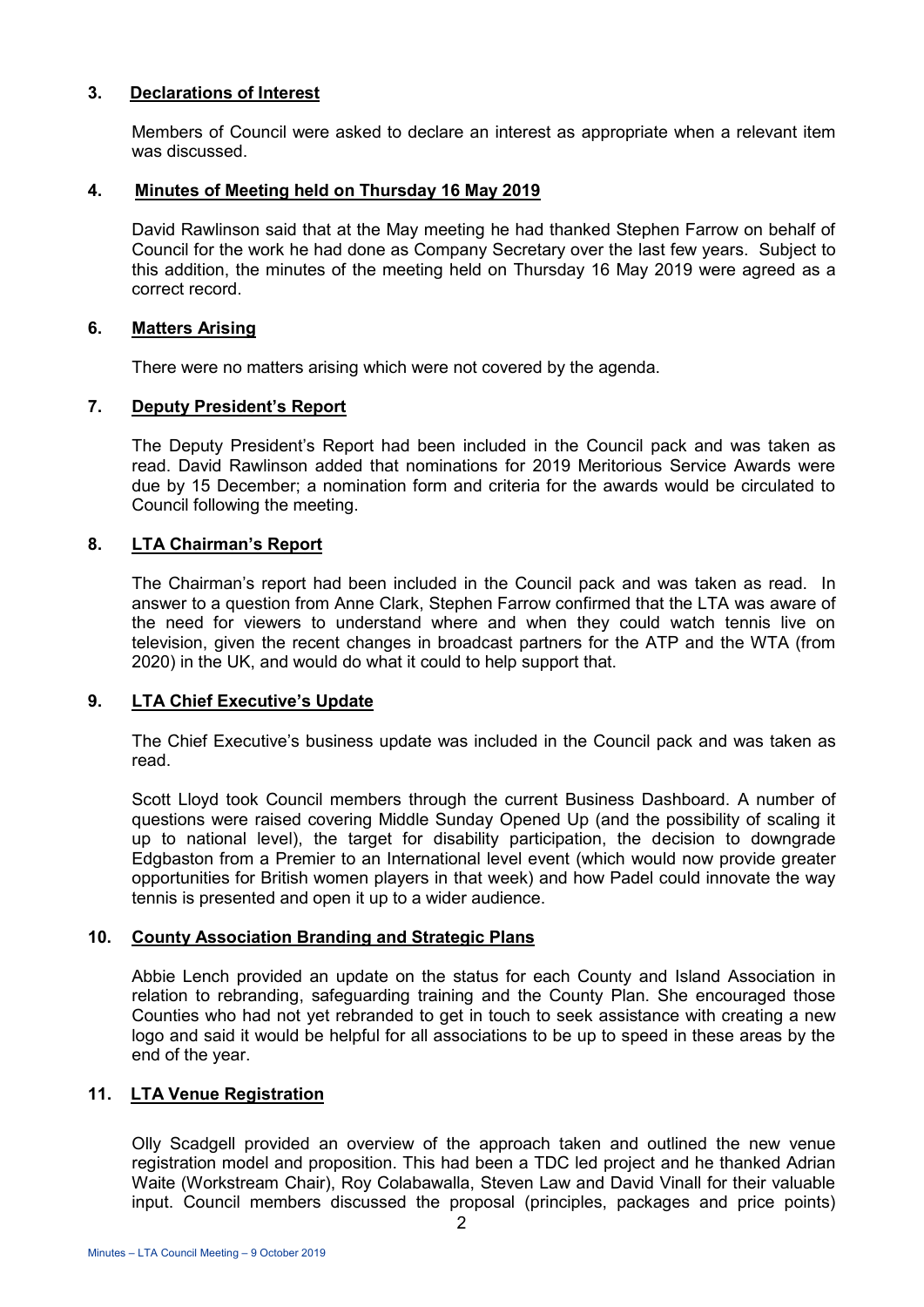around their respective tables and provided feedback, highlighting anomalies which needed to be addressed and raising additional questions not already covered in the FAQs.

Council members indicated by a show of hands that they supported the venue registration model and proposition in principle. Formal proposals would be put to Council in due course with a view to going live in October 2020.

#### **12. Facility Investment Strategy Workshop**

Paul Guyer said that the aim of the workshop was to gain ideas on the production and promotion of a user friendly guide to Gate Access grant funding and Quick Access Loans. The tables were paired up (each with a facilitator from the Property team) to discuss, identify and agree key facts to be included in the guide, discuss the communications plan and identify potential case study opportunities. A summary of the points raised would be circulated following the meeting.

#### **13. Padel Update**

Tom Murray provided an overview of Padel in the UK (and Europe) explaining how it fitted into the VMOST, complemented tennis and provided opportunities to grow participation.

Jamie Baker expressed concern at the potential impact on tennis if Padel became very successful and asked if a ceiling for growth had been identified. Scott Lloyd said that tennis was an established and popular sport but all sports needed to evolve to find ways of appealing to different and wider audiences and, furthermore, retain existing players in the sport for longer. He was confident Padel would develop and grow in Britain and having it under the LTA umbrella would be advantageous.

#### **14. Participation Update**

Olly Scadgell gave an update on successes to be celebrated so far this year (including the Nature Valley Big Tennis Weekends, Team Challenge, ClubSpark, SERVES, Open Court Disability Tennis and County Championships) and on the Rally: Digital Programme and the LTA Junior Programme.

Roy Staniland (Interim Chairman, Tennis Development Committee) thanked the Tennis Development Committee ("TDC") work stream Chairs and members, Olly Scadgell and his fellow Exec team members for their collaborative approach and added that he would welcome feedback on how to improve the way in which the work streams communicated with the wider Council.

Richard Palmer (Chair of the County Support work stream) provided an analysis of the results of the recent County questionnaire on successes and challenges, a summary of which would be circulated to Council following the meeting. He outlined the next steps and how the TDC could help with the challenges identified. He also gave an update on the County Association Resource guide of which an online version was now available.

Sandi Procter (Chair of the Volunteering work stream) and Alex Beaumont gave an update on the National Awards, the 2018 Meritorious Service Award presentations, National Volunteer Week (which would take place from 1-7 June in 2020), Parents in Sport week and details of an opportunity to reward volunteers with a pair of tickets for the ATP Finals.

## **15**. **Performance Update**

 Simon Timson provided an update covering the Player Pathway, programme delivery, the Pro Scholarship Programme and the Player App. He referred to the reclassification by the ITF of its wheelchair classifications to be in line with those of the IPC.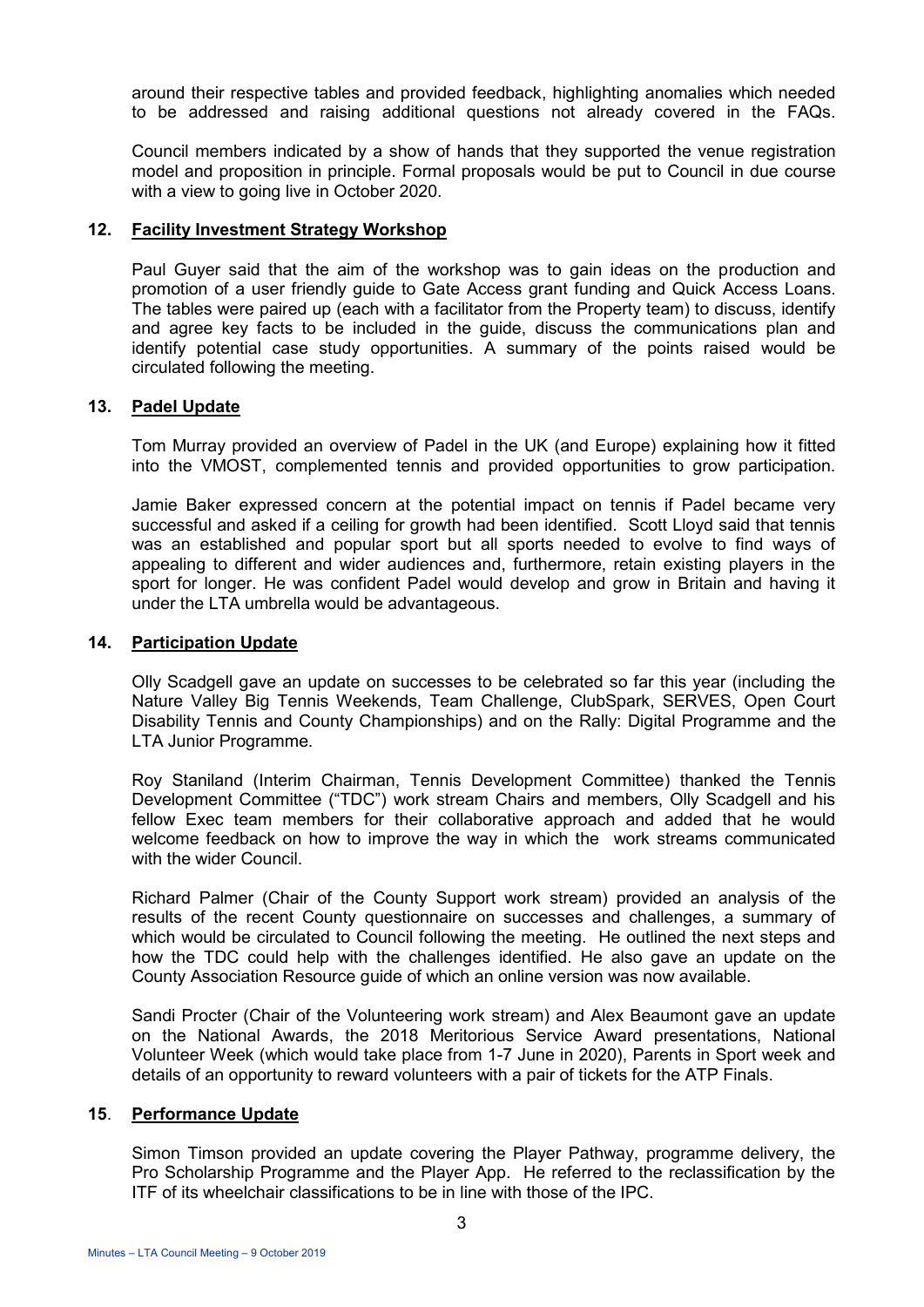## **16. International Events 2019 Review**

Stephen Farrow provided a review of the 2019 International events covering attendance, the worldwide television audience and revenue; 29 events had been staged this year and he thanked everyone involved in their successful delivery. He referred to the forthcoming Davis Cup Finals (in Madrid in November) and the Fed Cup qualifying tie (in Slovakia in February 2020) and advised that further details on both would follow by e-mail shortly.

# **17. NTC Update**

Gary Stewart explained the importance of the NTC and outlined the plans in place to achieve the tactic to "develop the NTC to play a key role in the delivery of our strategic plan". His presentation covered the NTC team, High Performance, coach education, the courts (indoor, outdoor and canopy), competitions, the community programme, Padel and the NTC brand standards.

In answer to a question from Richard Henshaw, Scott Lloyd said that the green agenda was taken seriously at the NTC and a number of small changes had already been implemented to make the centre more eco-friendly. The Executive were considering how support could be provided to the 2,700 venues to make a more significant impact. Stephen Farrow added that positive steps towards greater sustainability had already been implemented at our international events and further steps were under consideration.

#### **18. Wimbledon Ticketing and Hospitality Update**

Stephen Farrow said that the ticketing issues during the 2019 Championships would lead to changes in the way in which the LTA ticket operation was managed to ensure the process was fair and that the rules governing the distribution of tickets were adhered to. He added that the LTA hospitality areas at The Championships had made a small profit this year but there had been some issues in relation to the offer in the LTA Suite. The arrangements for next year were under discussion and the plans would be communicated to Council in due course.

# **19. Corporate Governance**

# 19.1 Appointment of Council Board Members

 David Rawlinson said that two nominations had been received for the two Council Board Member vacancies, being Lesley Cundy and Craig Haworth. Standing Orders did not envisage a situation where there is the same number of candidates as there are vacant positions. The stated voting process requirements also do not apply in the context of having the exact number of candidates for vacant positions. He said that Standing Orders would be amended accordingly in due course.

 Lesley Cundy and Craig Haworth each made a short presentation outlining what they could bring to the role of Council Board Member. Council members indicated by a show of hands that they confirmed unanimously the appointment of each candidate.

#### 19.2 Appointment of Tennis Development Committee Chairperson

 David Rawlinson said that an open recruitment process had been undertaken to seek to fill the position of chairperson of the TDC. Four potential candidates were interviewed and the Board had supported the Board Nominations Committee's recommendation that Roy Staniland be appointed to this position. Council members indicated by a show of hands that they approved this appointment unanimously.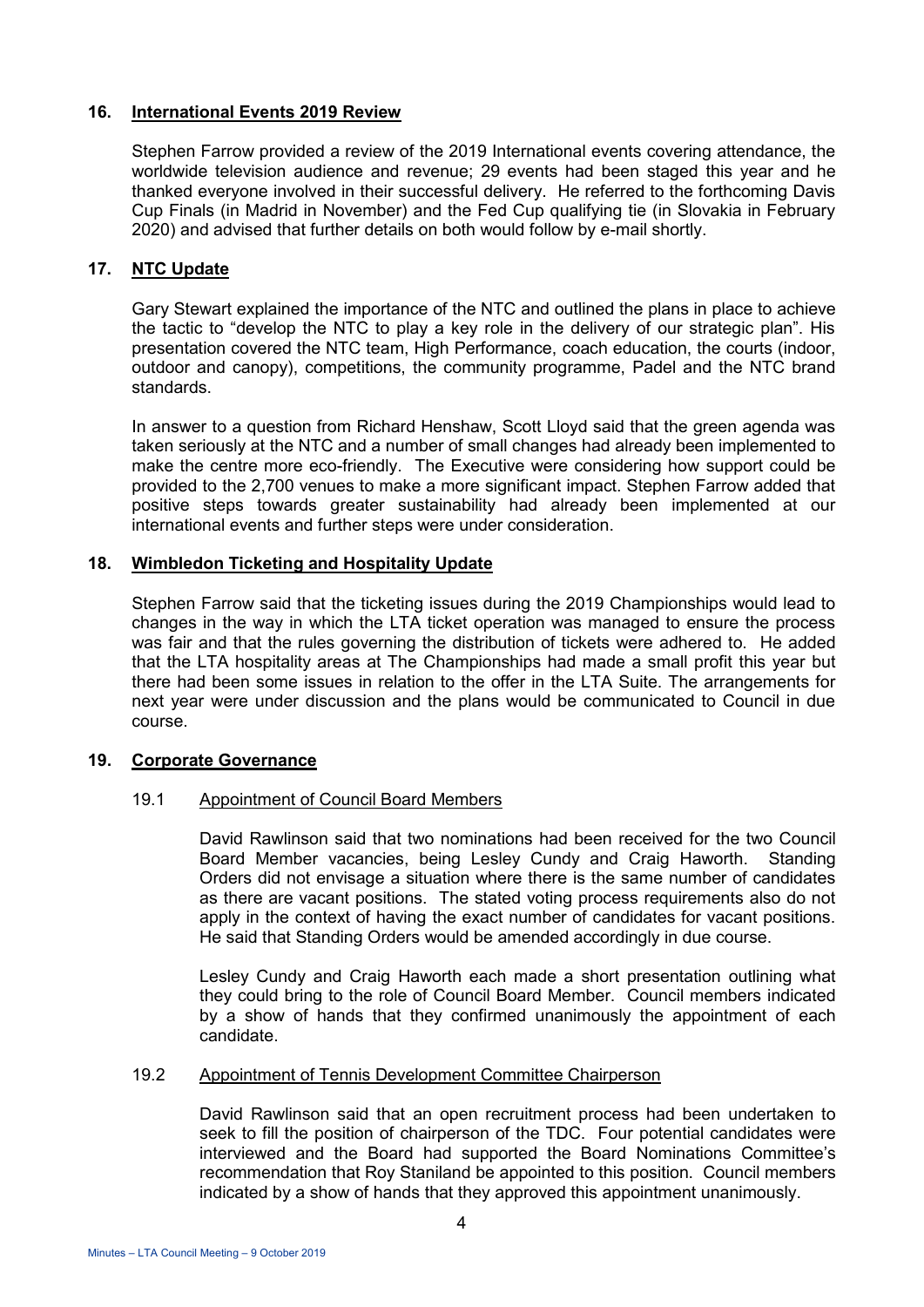## 19.3 Confirmation of Councillors to fill casual vacancies

 The appointments of Rick Denton (Channel Islands) and Steve Winyard (Oxfordshire) as Councillors were approved unanimously by a show of hands.

#### 19.4 Changes to the Articles, Rules and Standing Orders

 Council members had received a document setting out the proposed changes to the Articles, Rules and Standing Orders in relation to Padel, the integration of the Tennis Foundation ("TF") and the required minimum period of service before nomination for election as a Council Board member. Each of the proposed changes was approved unanimously by a show of hands. The changes to the Articles and Rules would be put to a General Meeting for approval immediately after the conclusion of the Council meeting.

 Anne Clark expressed her concern that the size of Council was being reduced by five due to the fact that there would no longer be representatives from the TF (albeit that current TF Councillors are able to remain on Council until the end of their term). David Rawlinson said that the six vacant Board Nominated Councillor positons were in the process of being filled through which the Board could ensure the required expertise on Council was retained.

# **20. Any Other Business**

#### 20.1 Councillor Nominations for 2020 / Lead Volunteer Status

David Rawlinson asked any Member Association(s) for whom a change in Councillor was not required in 2020 but who intended to nominate a new Councillor to advise him as soon as possible. He also asked any Counties which had a Lead Volunteer in addition to a Councillor to let him know.

#### 20.2 Winter County Cup

 David Rawlinson referred to the Winter County Cup which would take place at venues around the country from Friday 22 to Sunday 24 November. Julie Piper (Tournament Director) was short of one or two official representatives and would be grateful if anyone able to help could get in touch with her.

#### 20.3 ITF Elections

 Scott Lloyd referred to the ITF Presidential and Board of Director elections at the recent ITF AGM in Lisbon. A decision had been taken to announce which Presidential candidate the LTA would be supporting in advance of the vote (being the current incumbent David Haggerty) and to outline the process for reaching that decision. Whilst there was concern at the way in which certain global issues had been handled by the ITF, it was considered that now was not the time for radical change. David Haggerty had been re-appointed as ITF President and the LTA would work towards achieving a closer working relationship with him and with the ITF. He and David Rawlinson had already met with David Haggerty to reference the areas in which the LTA considered progress should be made.

# **21**. **Confirmation of Date of Next Meeting**

 The date of the next meeting was confirmed as Thursday 12 December 2019 at 10.30 am with all Councillors invited to a buffet supper the previous evening.